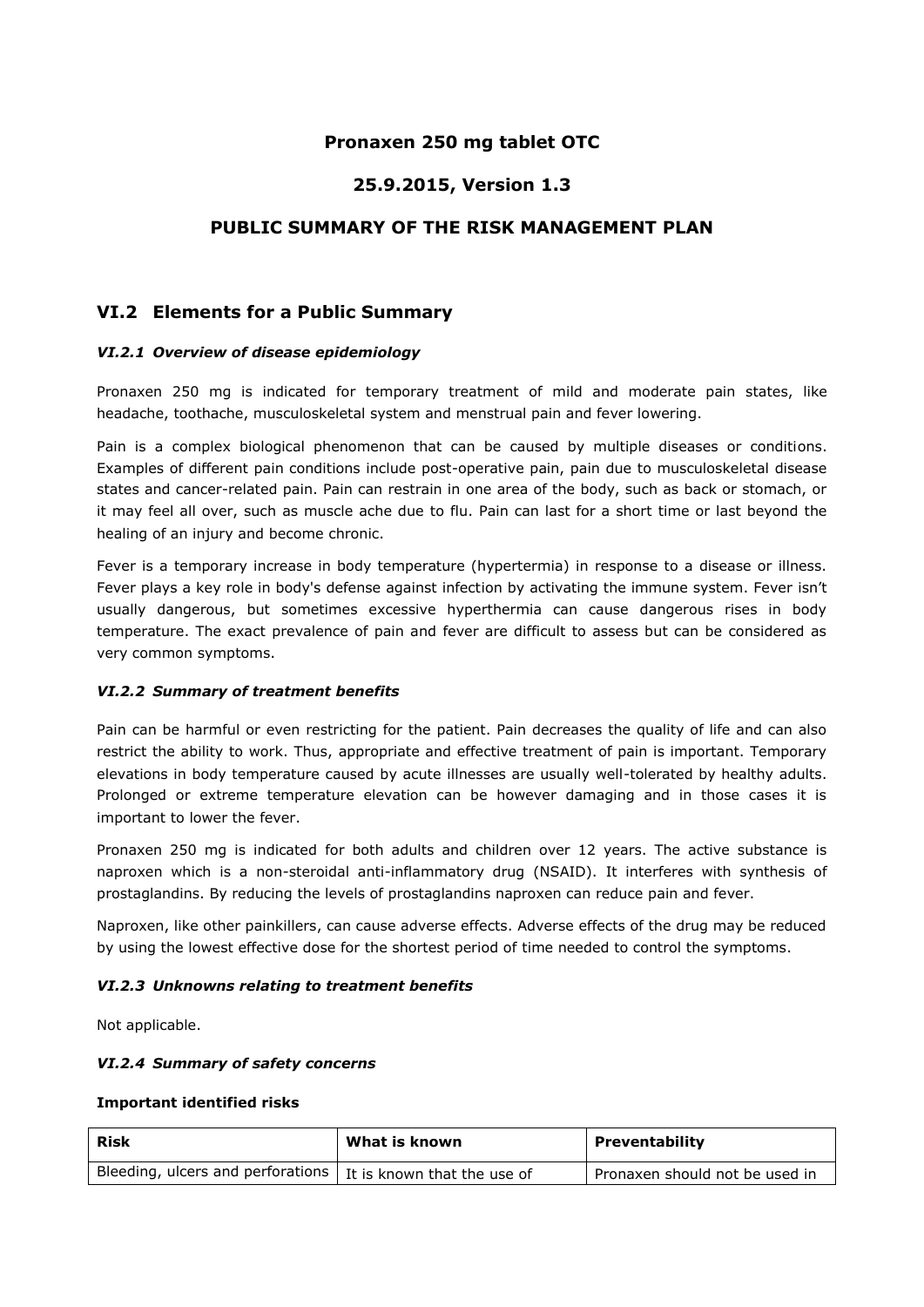| <b>Risk</b>                                                                                                  | <b>What is known</b>                                                                                                                                                                                                                                                                                                                                                                                                              | Preventability                                                                                                                                                                                                                                                                                                                                                                                                                |
|--------------------------------------------------------------------------------------------------------------|-----------------------------------------------------------------------------------------------------------------------------------------------------------------------------------------------------------------------------------------------------------------------------------------------------------------------------------------------------------------------------------------------------------------------------------|-------------------------------------------------------------------------------------------------------------------------------------------------------------------------------------------------------------------------------------------------------------------------------------------------------------------------------------------------------------------------------------------------------------------------------|
| in stomach or intestines                                                                                     | Pronaxen may cause bleeding in<br>stomach or intestines. This<br>bleeding can sometimes be<br>fatal. Patients with increased<br>risk of bleeding are elderly<br>patients, patients with a history<br>of ulcer and patients who are<br>using Pronaxen with high doses                                                                                                                                                              | patients with high risk of<br>bleeding (susceptibility to<br>bleeding or history of bleeding in<br>stomach or intestines).                                                                                                                                                                                                                                                                                                    |
| Bleeding/ prevention of blood<br>clots                                                                       | and for a long time.<br>Elderly patients, patients with a<br>history of ulcer and patients who<br>have a disease that impairs the<br>body's ability to control blood<br>clotting have increased risk of<br>bleeding. Pronaxen reduces<br>activation and clustering<br>together of thrombocytes<br>(structures that help prevent<br>bleeding) but this effect is<br>transient and lasts less than 48<br>hours after a single dose. | Pronaxen should not be used in<br>patients who have susceptibility<br>to bleeding or history of<br>bleeding in stomach or<br>intestines. Also Pronaxen should<br>not be used in patients who<br>have a disorder in which blood<br>doesn't clot normally because it<br>lacks sufficient blood-clotting<br>proteins (hemophilia) or a<br>condition in which bloods<br>platelet count is low<br>(thrombocytopenia).              |
| Fluid retention, fluid retention in<br>feet and ankles (peripheral<br>edema), and increased blod<br>pressure | The use of naproxen may cause<br>fluid retention and oedema.<br>Elderly and patients with a<br>history of increased blood<br>pressure, impaired function of<br>the heart or other heart related<br>diseases and impaired function<br>of the kidneys have a risk for<br>adverse effects of the heart<br>and/or blood vessels and<br>kidneys with the use of<br>Pronaxen.                                                           | Patients with increased blood<br>pressure and/or impaired<br>function of the heart and/or<br>impaired function of the kidneys<br>should not use Pronaxen. Elderly<br>require appropriate monitoring<br>and advice associated with<br>naproxen treatment. The<br>adverse effects of naproxen may<br>be reduced by using the lowest<br>effective dose for the shortest<br>period of time.                                       |
| Hypersensitivity and allergic<br>reactions                                                                   | Patients who are allergic to<br>naproxen/acetylsalicylic acid or<br>other medications used for pain<br>and inflammation or any<br>excipients of the product may<br>experience allergic reactions<br>when treated with Pronaxen.<br>Treatment with Pronaxen may<br>also worsen the symptoms of<br>some patients with asthma.                                                                                                       | Pronaxen should not be used if a<br>patient experiences<br>hypersensitivity symptoms from<br>acetylsalicylic acid or other anti-<br>inflammatory drugs and has<br>asthma and allergy and/or if the<br>patient has hypersensitivity to<br>naproxen or any of the<br>excipients of the product. The<br>use of Pronaxen should be<br>immeadiately discontinued if<br>skin rash or other<br>hypersensitivity symptoms<br>develop. |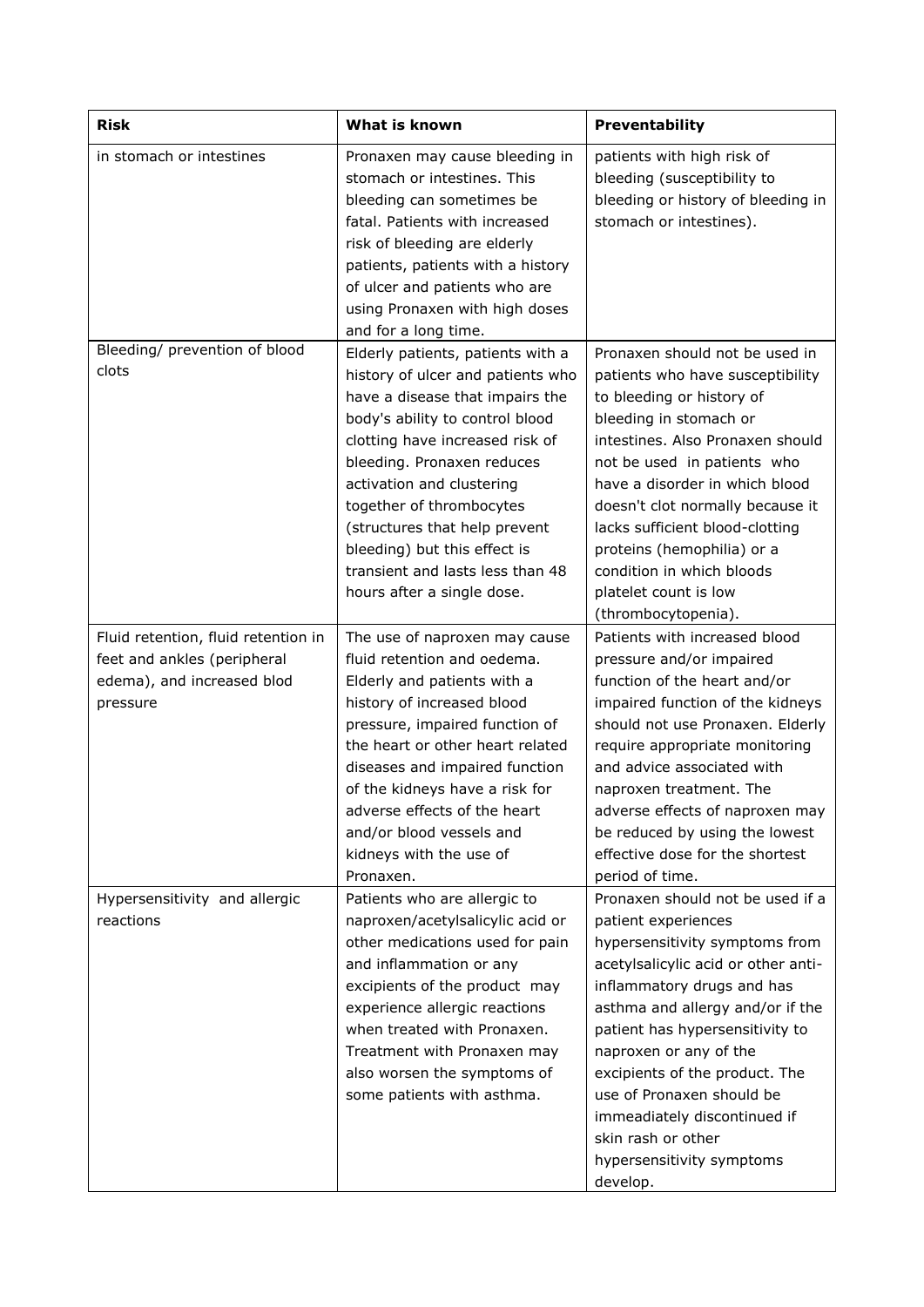| <b>Risk</b>                                                                                                                                  | What is known                                                                                                                                                                                                                                                                                                                                                                                                                                                                                                                                                                                                                                                                                                                                                                                                                       | Preventability                                                                                                                                                                                                                                                                                                                                                          |
|----------------------------------------------------------------------------------------------------------------------------------------------|-------------------------------------------------------------------------------------------------------------------------------------------------------------------------------------------------------------------------------------------------------------------------------------------------------------------------------------------------------------------------------------------------------------------------------------------------------------------------------------------------------------------------------------------------------------------------------------------------------------------------------------------------------------------------------------------------------------------------------------------------------------------------------------------------------------------------------------|-------------------------------------------------------------------------------------------------------------------------------------------------------------------------------------------------------------------------------------------------------------------------------------------------------------------------------------------------------------------------|
| Events in heart and blood<br>circulation in the extremities or<br>brain and in the formation/<br>presence of blood clots in blood<br>vessels | The use of naproxen,<br>particularly at a high dose and in<br>long term treatment can be<br>associated with a small<br>increased risk of heart attack or<br>loss of brain function due to a<br>disturbance in the blood supply<br>to the brain. In patients with a<br>history of increased blood<br>pressure, impaired function of<br>the heart or other heart related<br>diseases there is a risk for<br>adverse effects of the heart<br>and/or blood vessels with the<br>use of Pronaxen. Other risk<br>factors include abnormally<br>elevated levels of lipids in the<br>blood, diabetes mellitus and<br>smoking. Patients who have a<br>rare disorder in which blood<br>doesn't clot normally because it<br>lacks sufficient blood-clotting<br>proteins (hemophilia) or a<br>condition in which bloods<br>platelet count is low | Pronaxen should not be used in<br>patients with risk factors for<br>adverse effects in heart, brain<br>and/or blood vessels and in<br>patients with a disease that<br>impairs the body's ability to<br>control blood clotting<br>(haemophilia or<br>thrombocytopenia)<br>or medication that inhibits blood<br>clotting or formulation of<br>thrombosis (e.g. Warfarin). |
| Effects on the kidneys                                                                                                                       | (thrombocytopenia), are at risk<br>of increased bleeding when<br>Pronaxen is used.<br>In patients with severely<br>impaired function of the kidneys<br>the levels of compounds derived<br>from naproxen after the body<br>has prosecced it in blood may<br>increase and cause adverse<br>effects. Treatment with<br>Pronaxen may impair the<br>function of the kidneys in<br>patients with high risk (e.g.<br>patients with impaired function<br>of the kidneys, liver or heart,<br>patients with increased blood<br>pressure and elderly patients).                                                                                                                                                                                                                                                                                | Pronaxen should not be used in<br>patients with impaired function<br>of the kidneys.                                                                                                                                                                                                                                                                                    |
| Concomitant use with other anti-<br>inflammatory pain medications                                                                            | Concomitant use with other<br>medications used for pain and<br>inflammation may increase the<br>risk of adverse effects, which<br>can be fatal, in stomach and<br>intestines (e.g. bleeding).                                                                                                                                                                                                                                                                                                                                                                                                                                                                                                                                                                                                                                       | Pronaxen should not be used<br>concurrently with other<br>medications used for pain and<br>inflammation.                                                                                                                                                                                                                                                                |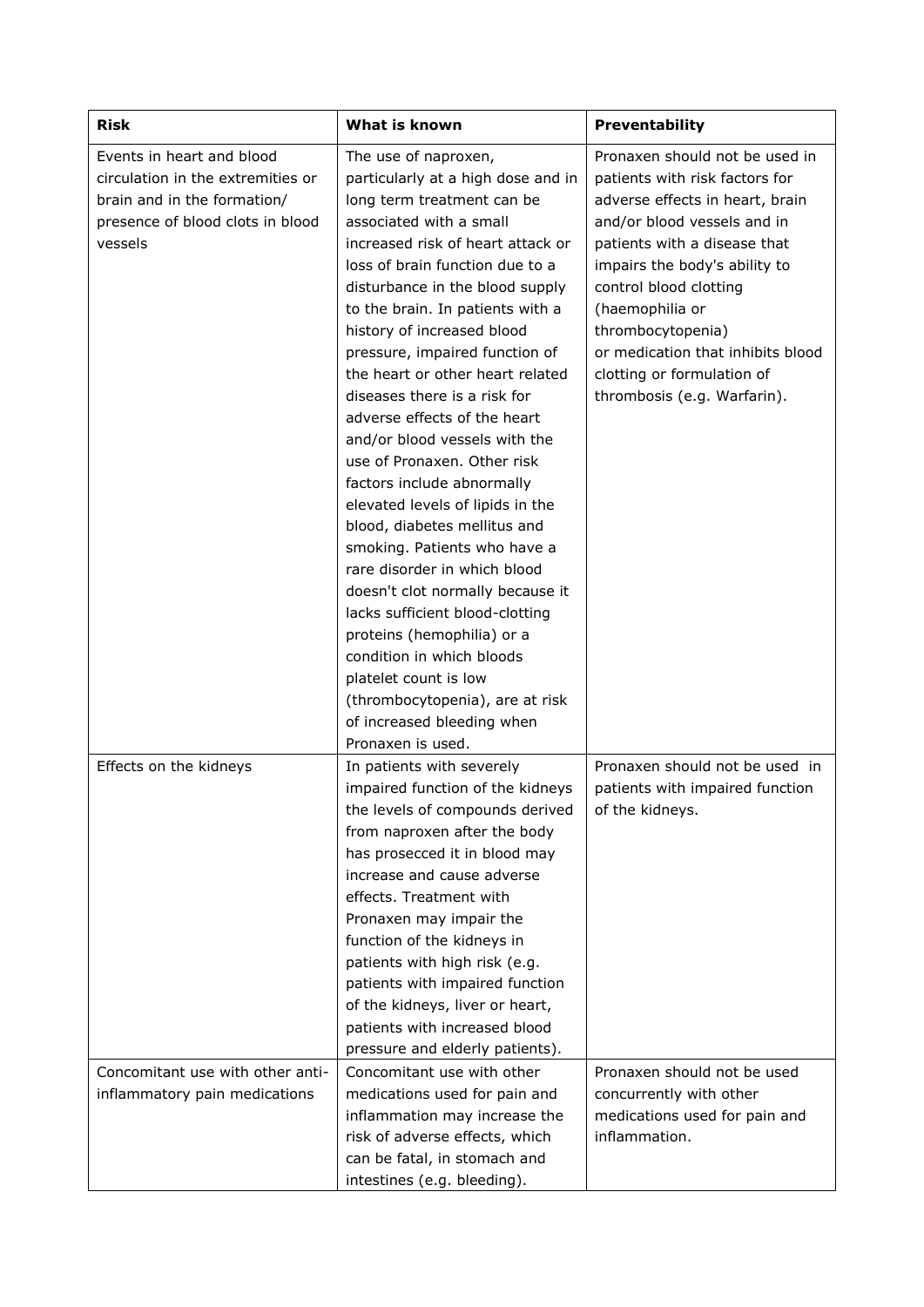| <b>Risk</b>           | What is known                      | <b>Preventability</b>           |
|-----------------------|------------------------------------|---------------------------------|
| Concomitant use with  | Concomitant use with               | Patients who use medication to  |
| anticoagulants and/or | medications that are used to       | inhibit blood clotting (e.g.    |
| acetylsalicylic acid  | prevent blood clots increase the   | warfarin, acetylsalicylic acid) |
|                       | risk for bleeding and sores in the | should not use Pronaxen.        |
|                       | lining of the stomach or           |                                 |
|                       | intestine.                         |                                 |

## **Important potential risks**

| <b>Risk</b>                                             | What is known (Including reason why it is considered a<br>potential risk)                                                                                                                                                                                                                                                                                                                                                                |
|---------------------------------------------------------|------------------------------------------------------------------------------------------------------------------------------------------------------------------------------------------------------------------------------------------------------------------------------------------------------------------------------------------------------------------------------------------------------------------------------------------|
| Serious skin reactions and<br>reactions under the skin. | The use of Pronaxen may cause widespread scaling of the skin<br>(exfoliative dermatitis). Severe and sometimes life-threatening<br>skin or mucosal reactions with peeling or blistering may also occure<br>(e.g. Stevens-Johnson's syndrome). Most these kind of adverse<br>effects develop during the first month of treatment.                                                                                                         |
| Effects on fertility                                    | The use of naproxen may impair female fertility.                                                                                                                                                                                                                                                                                                                                                                                         |
| Effects on the liver                                    | In patients with severly impaired function of the liver or with a<br>chronic disease of the liver characterized by the replacement of<br>normal tissue with fibrous tissue and the loss of functional liver<br>cells, naproxen may cause adverse effects. Treatment with<br>Pronaxen may impair the function of the kidneys in patients with<br>impaired function of the liver. Pronaxen may also cause adverse<br>effects of the liver. |
| Use during pregnancy                                    | Use of Pronaxen during pregnancy may adversely affect the<br>pregnancy and/or the development of the embryo or fetus. Use in<br>late pregnancy may increase the risk of bleeding and prolonged<br>labour.                                                                                                                                                                                                                                |

# **Missing information**

| <b>Risk</b>                     | What is known                                                  |
|---------------------------------|----------------------------------------------------------------|
| Safety and efficacy in children | Children below 12 years of age should not use Pronaxen without |
|                                 | prescription.                                                  |

## *VI.2.5 Summary of risk minimisation measures by safety concern*

This medicine has special conditions and restrictions for its safe and effective use (additional risk minimisation measures).

These additional risk minimisation measures are for the following risks: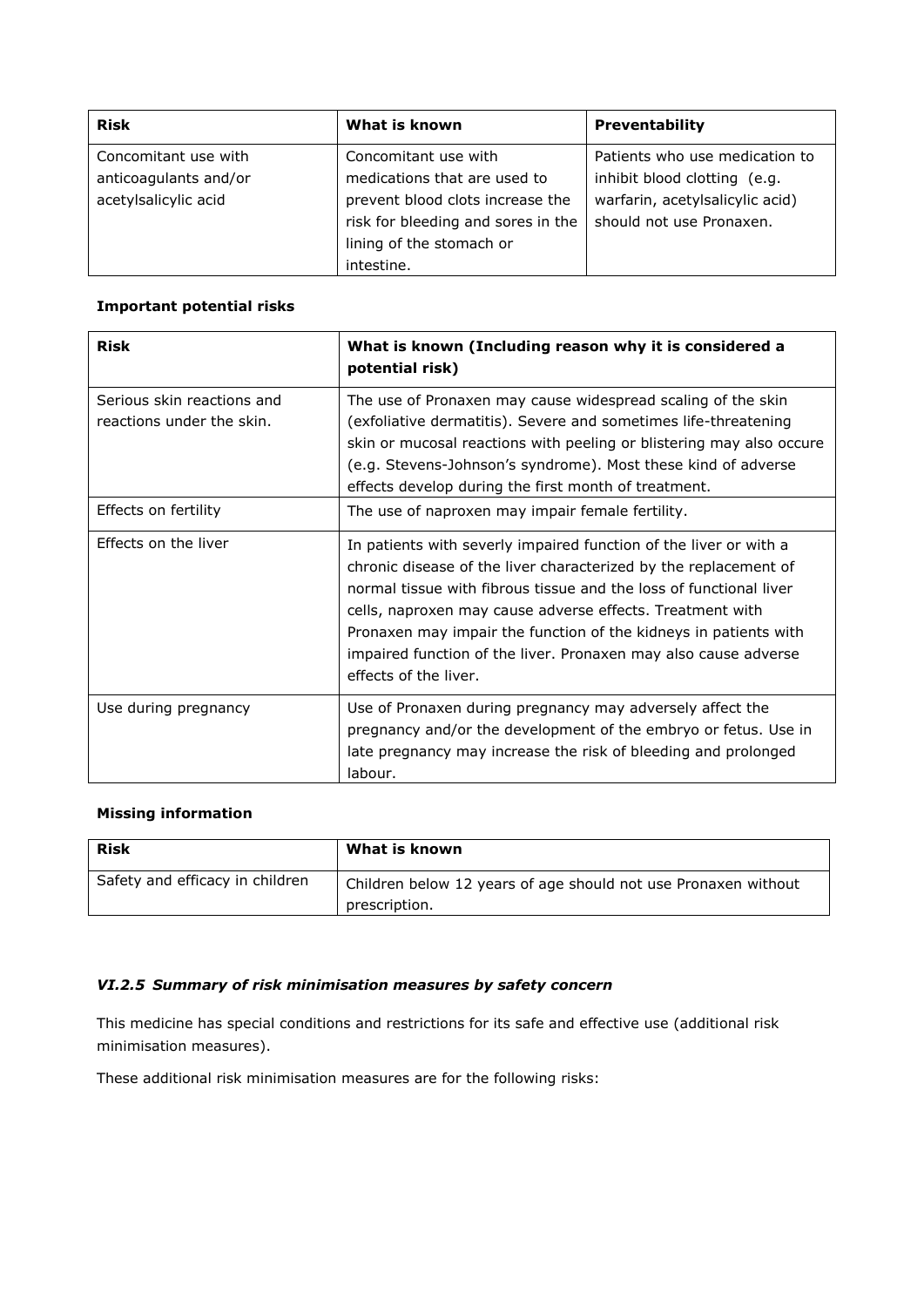#### **Safety concern in lay terms (medical term)**

#### **Gastrointestinal haemorrhages, ulcers and perforations**

#### **Risk minimisation measure(s)**

#### Objective and rationale

Patients/caregivers and pharmacists to understand the risk of gastrointestinal adverse effects and the contraindicated use in patients with gastric/duodenal ulcer, patients with a history of gastric/duodenal ulcer with recurrent episodes or/and a history of gastrointestinal perforation or bleeding related to the use of anti-inflammatory analgesics, and susceptibility to gastrointestinal bleedings found by physician.

Main additional risk minimisation measures

Pharmacist/customer guidance for the risk gastrointestinal haemorrhages, ulcers and perforations:

- Educational materials to be provided to pharmacists (HCP Brochure, Pocket card) and customers (Patient Brochure) to clearly highlight the need to carefully consider the indicated patient group before purchase of the product and to better understand and recognize specific AEs.
- Mystery shopping study to evaluate the need for further training or other risk minimisation actions.

## **Bleeding/inhibition of platelet aggregation**

#### **Risk minimisation measure(s)**

#### Objective and rationale

Patients/caregivers and pharmacists to understand the risk of bleeding and the contraindicated use in patients with gastric/duodenal ulcer, patients with a history of gastric/duodenal ulcer with recurrent episodes or/and a history of gastrointestinal perforation or bleeding related to the use of antiinflammatory analgesics, susceptibility to gastrointestinal bleedings found by physician, a disease that impairs the body's ability to control blood clotting or medication that inhibits blood clotting or formulation of thrombosis.

Main additional risk minimisation measures

Pharmacist/customer guidance for the risk bleeding/inhibition of platelet aggregation:

- Educational materials to be provided to pharmacists (HCP Brochure, Pocket card) and customers (Patient Brochure) to clearly highlight the need to carefully consider the indicated patient group before purchase of the product and to better understand and recognize specific AEs.
- Mystery shoppin study to evaluate the need for further training or other risk minimisation actions.

#### **Fluid retention, peripheral edema, and hypertension**

## **Risk minimisation measure(s)**

Objective and rationale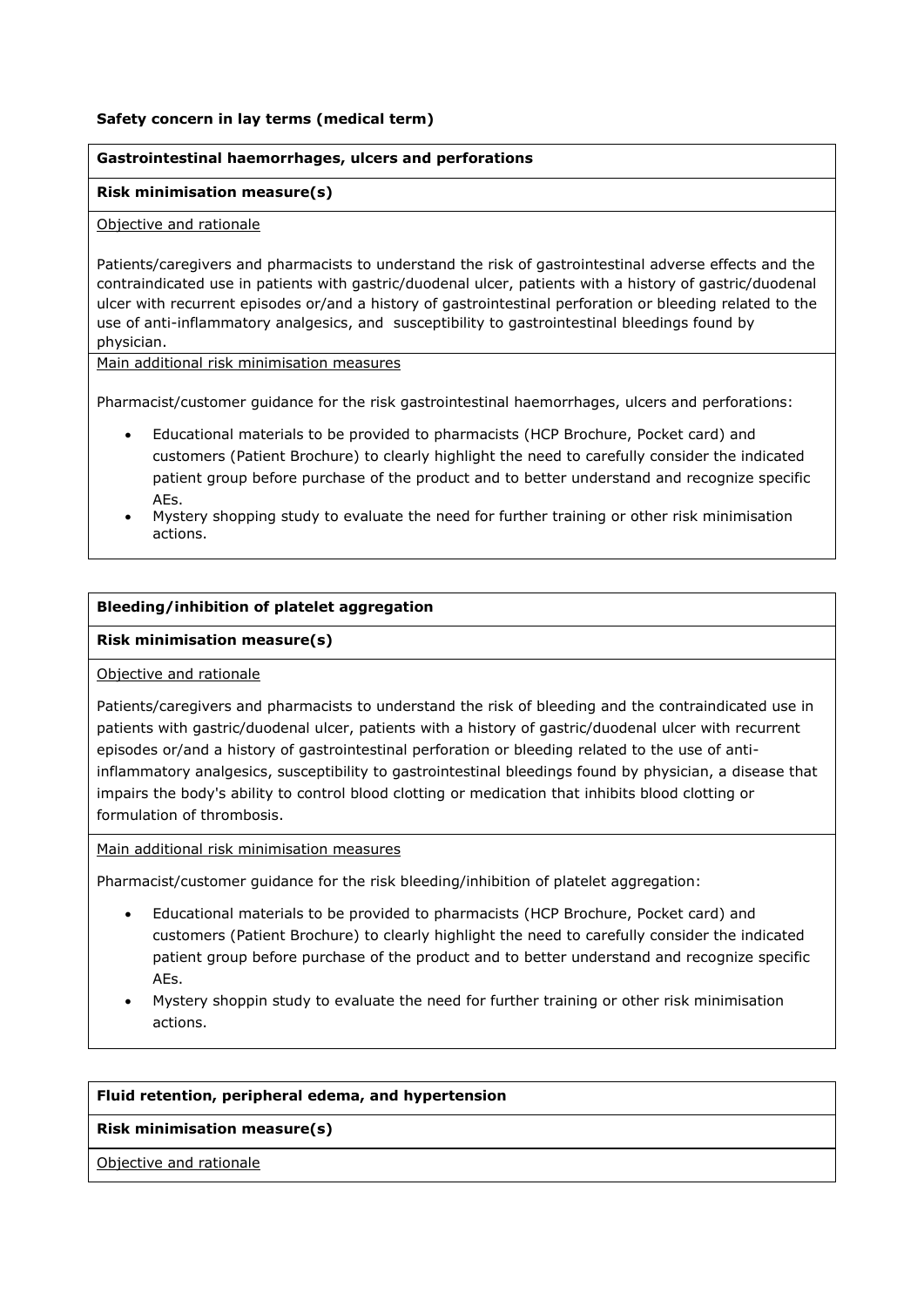# **Fluid retention, peripheral edema, and hypertension**

## **Risk minimisation measure(s)**

Patients/caregivers and pharmacists to understand the risk of fluid retension and edema and the contraindicated use in patients with heart failure, arterial hypertension or coronary artery disease.

Main additional risk minimisation measures

Pharmacist/customer guidance for the risk fluid retention, peripheral edema, and hypertension:

- Educational materials to be provided to pharmacists (HCP Brochure, Pocket card) and customers (Patient Brochure) to clearly highlight the need to carefully consider the indicated patient group before purchase of the product and to better understand and recognize specific AEs.
- Mystery shoppin study to evaluate the need for further training or other risk minimisation actions.

# **Hypersensitivity and allergic reactions**

# **Risk minimisation measure(s)**

Objective and rationale

Patients/caregivers and pharmacists to understand the risk for hypersensitivity and allergic reactions and the contraindicated use in patients with asthma and allergy, if the patient experiences hypersensitivity symptoms from acetylsalicylic acid or other anti-inflammatory drugs.

Main additional risk minimisation measures

Pharmacist/customer guidance for the risk hypersensitivity and allergic reactions:

- Educational materials to be provided to pharmacists (HCP Brochure, Pocket card) and customers (Patient Brochure) to clearly highlight the need to carefully consider the indicated patient group before purchase of the product and to better understand and recognize specific AEs.
- Mystery shoppin study to evaluate the need for further training or other risk minimisation actions.

## **Cardiovascular, cerebrovascular and thrombotic events**

# **Risk minimisation measure(s)**

## Objective and rationale

Patients/caregivers and pharmacists to understand the risk of cardiovascular, cerebrovascular and thrombotic events and the contraindicated use in patients with heart failure, arterial hypertension, coronary artery disease, a disease that impairs the body's ability to control blood clotting or medication that inhibits blood clotting or formulation of thrombosis.

Main additional risk minimisation measures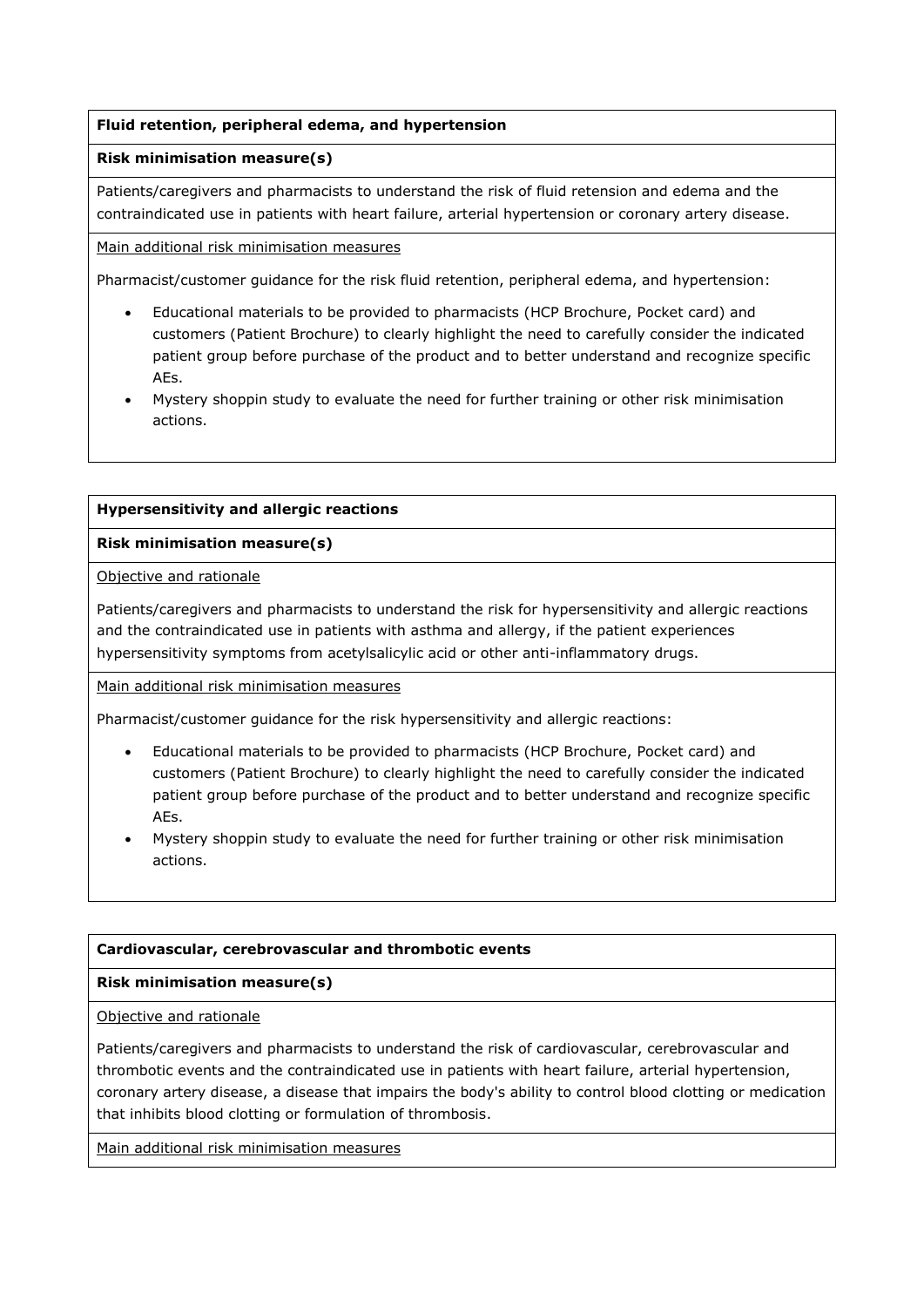# **Cardiovascular, cerebrovascular and thrombotic events**

# **Risk minimisation measure(s)**

Pharmacist/customer guidance for the risk cardiovascular, cerebrovascular and thrombotic events:

- Educational materials to be provided to pharmacists (HCP Brochure, Pocket card) and customers (Patient Brochure) to clearly highlight the need to carefully consider the indicated patient group before purchase of the product and to better understand and recognize specific AEs.
- Mystery shoppin study to evaluate the need for further training or other risk minimisation actions.

# **Renal effects**

## **Risk minimisation measure(s)**

Objective and rationale

Patients/caregivers and pharmacists to understand the risk of renal effects and the contraindicated use in kidney and severe hepatic failure.

Main additional risk minimisation measures

Pharmacist/customer guidance for the risk renal effects:

- Educational materials to be provided to pharmacists (HCP Brochure, Pocket card) and customers (Patient Brochure) to clearly highlight the need to carefully consider the indicated patient group before purchase of the product and to better understand and recognize specific AEs.
- Mystery shoppin study to evaluate the need for further training or other risk minimisation actions.

## **Adverse effects upon combination with other NSAIDs**

## **Risk minimisation measure(s)**

Objective and rationale

Patients/caregivers and pharmacists to understand the risk related to concomitant use with other antiinflammatory analgesics and the procedures related to the appropriate management of these risks to minimise their occurrence and their severity.

Main additional risk minimisation measures

Pharmacist/customer guidance for the risk adverse effects upon combination with other NSAIDs:

- Educational materials to be provided to pharmacists (HCP Brochure, Pocket card) and customers (Patient Brochure) to clearly highlight the need to carefully consider the indicated patient group before purchase of the product and to better understand and recognize specific AEs.
- Mystery shoppin study to evaluate the need for further training or other risk minimisation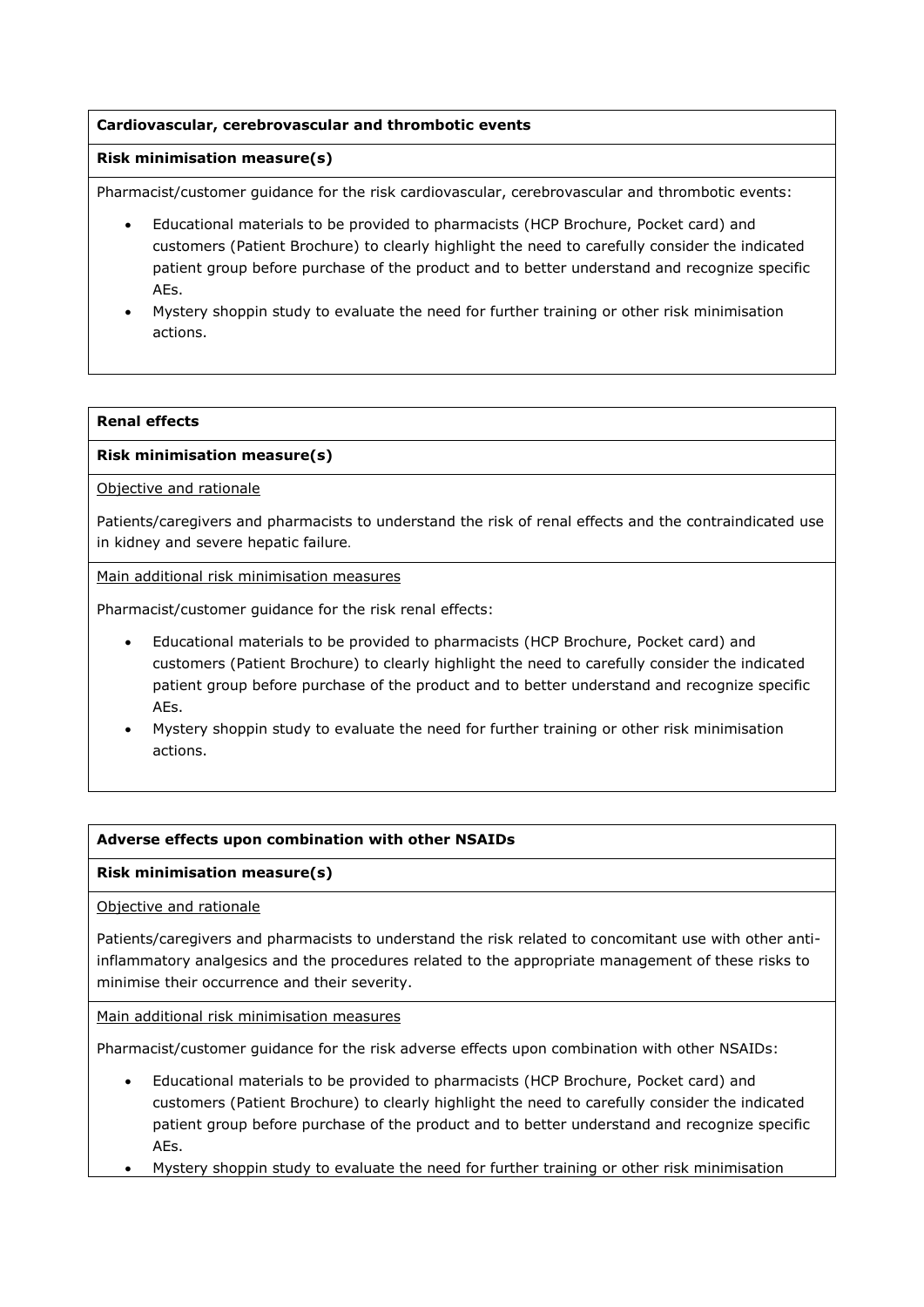# **Adverse effects upon combination with other NSAIDs**

#### **Risk minimisation measure(s)**

actions.

## **Concomitant use with anticoagulants and/or acetylsalicylic acid**

#### **Risk minimisation measure(s)**

Objective and rationale

Patients/caregivers and pharmacists to understand the containdicated use with anticoagulants and/or acetylsalicylic acid.

Main additional risk minimisation measures

Pharmacist/customer guidance for the risk concomitant use with anticoagulants and/or acetylsalicylic acid:

- Educational materials to be provided to pharmacists (HCP Brochure, Pocket card) and customers (Patient Brochure) to clearly highlight the need to carefully consider the indicated patient group before purchase of the product and to better understand and recognize specific AEs.
- Mystery shoppin study to evaluate the need for further training or other risk minimisation actions.

## **Serious skin and subcutaneous reactions**

## **Risk minimisation measure(s)**

Objective and rationale

Patients/caregivers and pharmacists to understand the risk of severe skin and subcutaneous reactions and the procedures related to the appropriate management of these risks to minimise their occurrence and their severity.

#### Main additional risk minimisation measures

Pharmacist/customer guidance for the risk serious skin and subcutaneous reactions:

- Educational materials to be provided to pharmacists (HCP Brochure, Pocket card) and customers (Patient Brochure) to clearly highlight the need to carefully consider the indicated patient group before purchase of the product and to better understand and recognize specific AEs.
- Mystery shoppin study to evaluate the need for further training or other risk minimisation actions.

#### **Effects on fertility**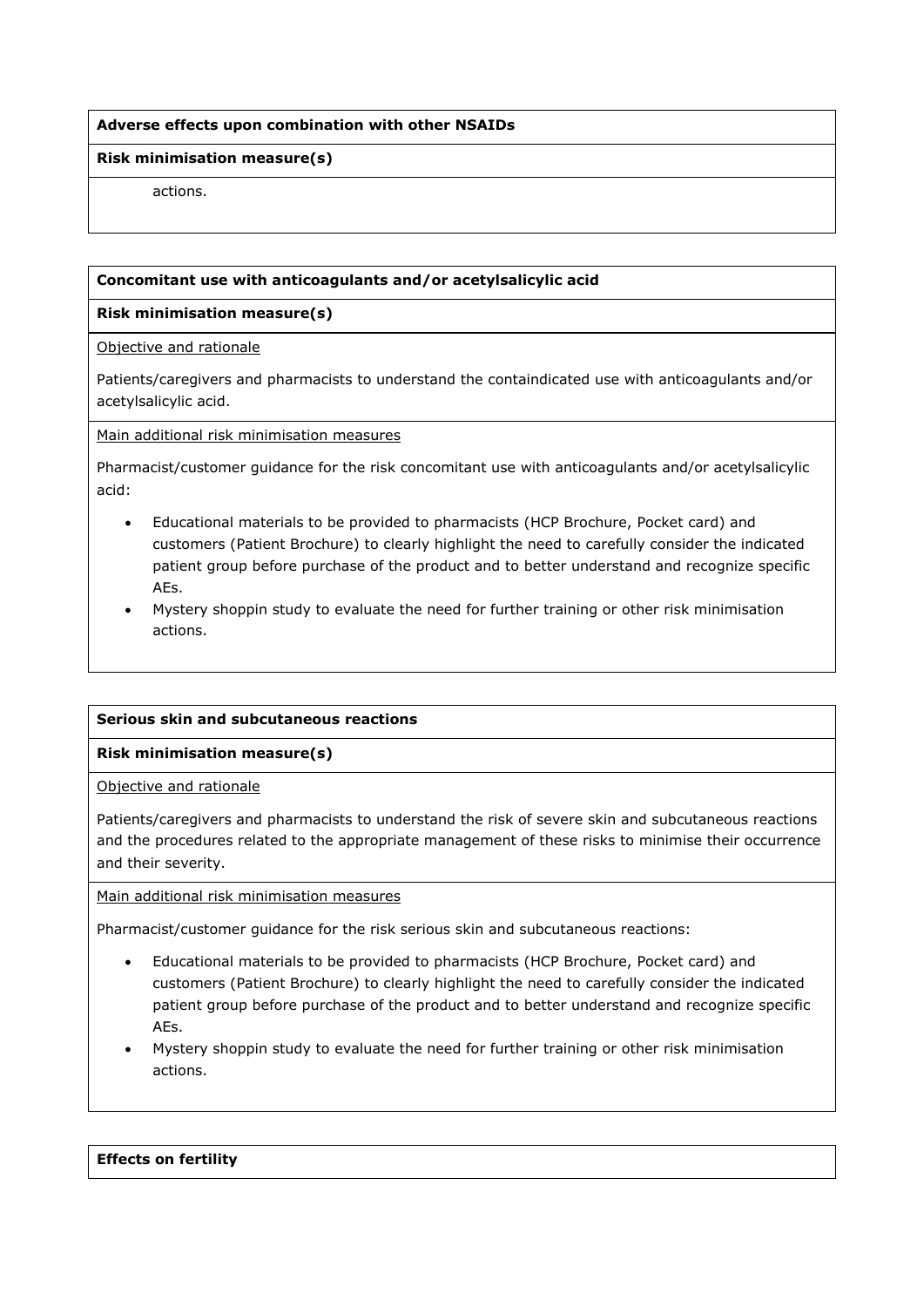# **Risk minimisation measure(s)**

#### Objective and rationale

Patients/caregivers and pharmacists to understand the risk of the effect on fertility and the procedures related to the appropriate management of the risk to minimise its occurrence.

Main additional risk minimisation measures

Pharmacist/customer guidance for the risk effects on fertility:

- Educational materials to be provided to pharmacists (HCP Brochure, Pocket card) and customers (Patient Brochure) to clearly highlight the need to carefully consider the indicated patient group before purchase of the product and to better understand and recognize specific AEs.
- Mystery shoppin study to evaluate the need for further training or other risk minimisation actions.

#### **Hepatic effects**

## **Risk minimisation measure(s)**

Objective and rationale

Patients/caregivers and pharmacists to understand the risk of hepatic effects and renal effects in severe hepatic failure and the contraindicated use in patient with severe hepatic failure and/ or kidney failure.

Main additional risk minimisation measures

Pharmacist/customer guidance for the risk hepatic effects:

- Educational materials to be provided to pharmacists (HCP Brochure, Pocket card) and customers (Patient Brochure) to clearly highlight the need to carefully consider the indicated patient group before purchase of the product and to better understand and recognize specific AEs.
- Mystery shoppin study to evaluate the need for further training or other risk minimisation actions.

#### **Use during pregnancy**

## **Risk minimisation measure(s)**

Objective and rationale

Patients/caregivers and pharmacists to understand the risks of the use during pregnancy and the procedures related to the appropriate management of these risks to minimise their occurrence and their severity when used during early pregnancy and the contraindicated use during last trimester of pregnancy.

Main additional risk minimisation measures